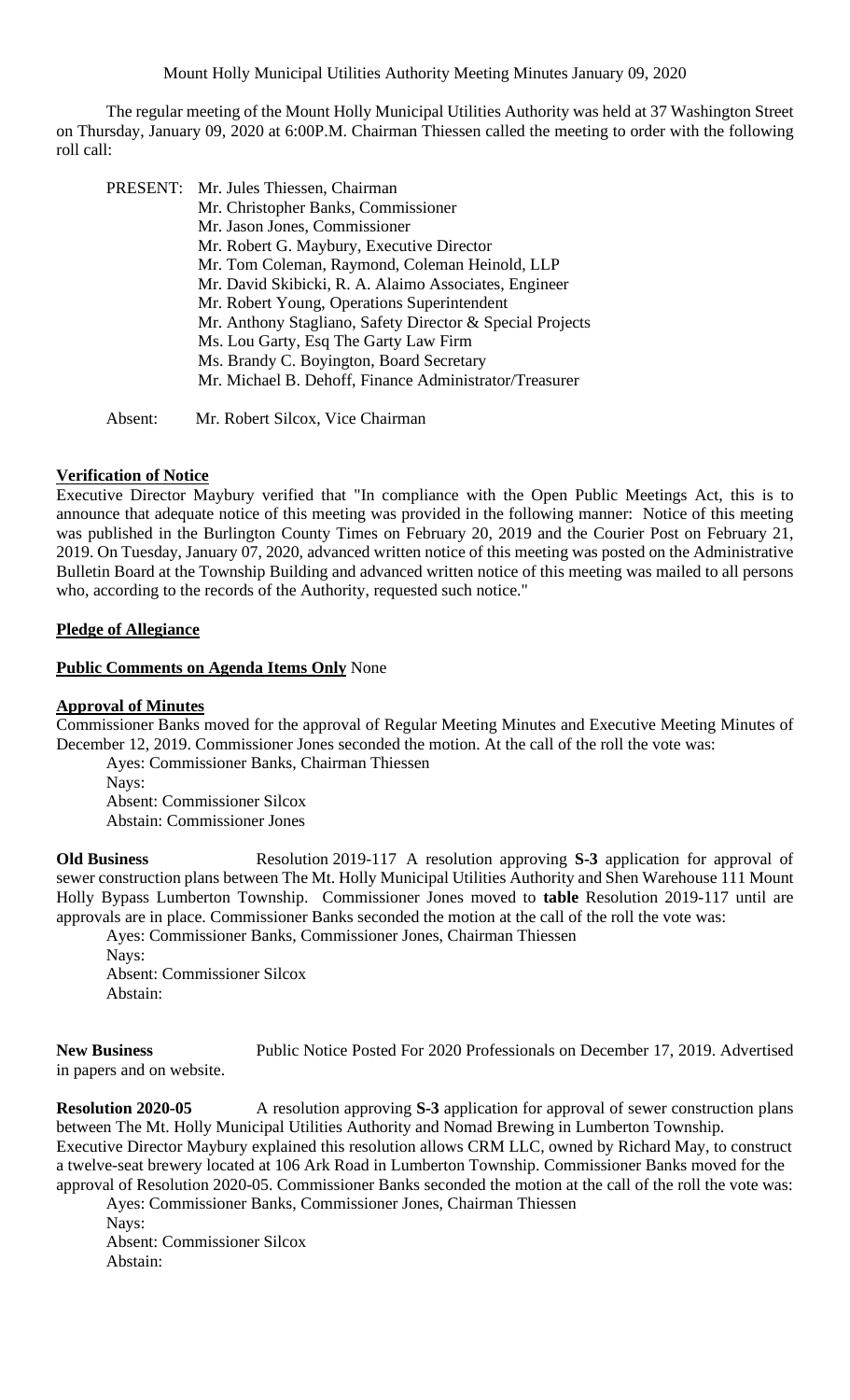**Resolution 2020-06** A resolution approving S-3 application for approval of sewer construction plans between The Mt. Holly Municipal Utilities Authority and Fountain Square in Westampton Township. Commissioner Jones moved to **table** Resolution 2020-06. Commissioner Banks seconded the motion. At the call of the roll the vote was:

Ayes: Commissioner Banks, Commissioner Jones, Chairman Thiessen Nays: Absent: Commissioner Silcox Abstain:

**Resolution 2020-07** A resolution approving S-3 application for approval of sewer construction plans between The Mt. Holly Municipal Utilities Authority and Ark Road in Lumberton Township.

Executive Director Maybury explained this application is for Ark Landing, LLC to connect service bays and office space at 98 Ark Road in Lumberton Township (the former Flannigan's facility). Commissioner Jones moved for the approval of Resolution 2020-07. Commissioner Banks seconded the motion. At the call of the roll the vote was:

Ayes: Commissioner Banks, Commissioner Jones, Chairman Thiessen Nays: Absent: Commissioner Silcox Abstain:

**Resolution 2020-08** A resolution approving **S-3** application for approval of sewer construction plans between The Mt. Holly Municipal Utilities Authority and Reserve at Creekside in Hainesport Township. Executive Director Maybury explained to the board this approval is for a proposed development off Bancroft Lane consisting of twenty single family homes. Commissioner Jones moved for the approval of Resolution 2020-08. Commissioner Banks seconded the motion. At the call of the roll the vote was:

Ayes: Commissioner Banks, Commissioner Jones, Chairman Thiessen

Nays: Absent: Commissioner Silcox Abstain:

# **Consent Agenda**:

"All items listed with an asterisk (\*) are considered routine by the Authority and will be enacted by one motion. Should a Commissioner wish to discuss a consent agenda item separately, that item can be removed from the consent agenda and considered in its normal sequence."

\*Resolution 2020-01 A resolution approving the operating expenses for the month of December. \*Resolution 2020-02 A resolution approving the sewer refunds for the month of December. \*Resolution 2020-03 A resolution approving the expenditures for the month of December from the escrow fund. \*Resolution 2020-04 A resolution approving the expenditures for the month of December from the improvement replacement fund.

Commissioner Jones moved for the approval of Resolutions 2020-01 through 2020-04. Commissioner Banks seconded the motion. At the call of the roll the vote was:

Ayes: Commissioner Banks, Commissioner Jones, Chairman Thiessen, Navs: Absent: Commissioner Silcox, Abstain:

### **Communications:**

### **To be presented by the public**

Nick Casey representing Quaker Group, who is developing the Reserve at Creekside as discussed with approval of Resolution 2020-08 thanked all the Authority's Engineer and staff for their corporation while processing the documents needed to obtain approvals.

**Report of the Executive Director** The Report of the Executive Director was received. Executive Director Maybury added that on June 3, 2020, the Authority will present the  $24<sup>th</sup>$  annual Ron Nicholson Scholarship Award at the Rancocas Valley class of 2020. Executive Director Maybury continued stating the award is \$1,000 and would like to increase the amount to \$2,000 moving forward and a resolution for approval on this matter will be on the February agenda.

**Report of the Engineer** The Report of the Engineer was received. Nothing to add.

**Report of the Operations Superintendent** The Report of the Operations Superintendent was received. Nothing to add